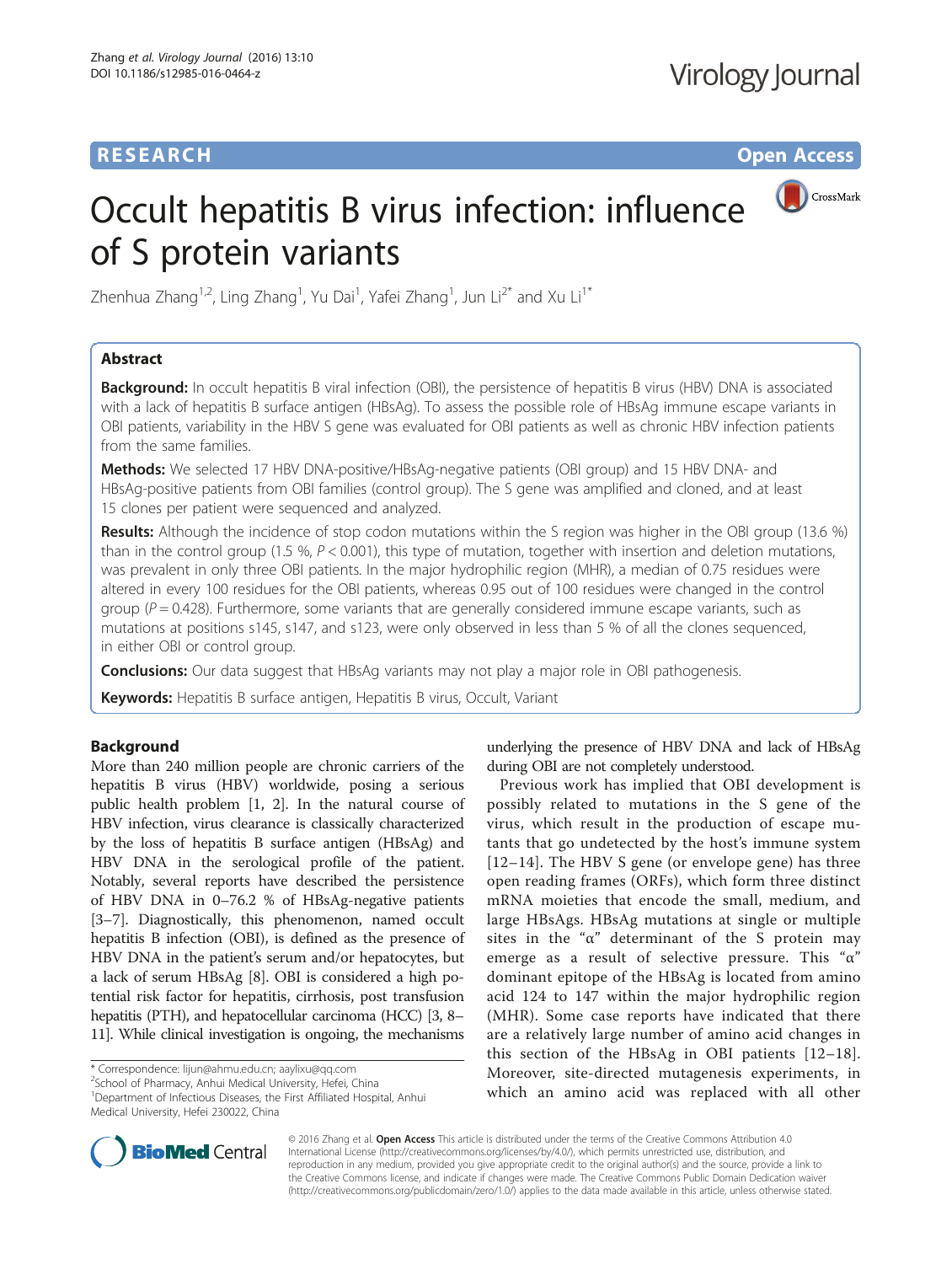possible residues, have confirmed that some amino acid mutations in the "α" determinant, including G145R, D144A, P142S, Q129H, and M133L, could lead to decreased HBsAg binding and HBsAg test failure [[18](#page-10-0)–[21](#page-10-0)]. However, no specific S gene mutations previously studied have been clinically detected in a large enough number of OBI cases to indicate causation [[22](#page-10-0)–[26](#page-10-0)]. We believe that the merit of these former studies is limited by the small number of clones or patients analyzed and the fact that the prevalence of naturally occurring mutations in the " $\alpha$ " determinant is unknown, particularly in OBI patients.

In this study, we assessed the role of HBsAg immune escape variant selection in OBI by evaluating the level of variation present in the HBV S gene in a large number of OBI patients as well as patients with chronic HBV from the same families.

## Results

## Clustering of 15 OBI-affected families

A total of 747 HBsAg-negative sera samples were collected from 265 families in which at least one family member had a chronic HBV infection. Of these samples, 60 (8.0 %) were identified as OBI. In order to explore the mechanisms underlying OBI, we investigated 17 of the

patients diagnosed with OBI from 15 families (F1–F15) which also include a member with chronic HBV infection.

Due to death of a family member and other unforeseen events, we were unable to obtain serum samples from some members of these 15 families. Of the samples collected from these families, 44 individuals were negative for HBsAg, among which 17 were diagnosed as OBI. Only 5 of these families (F2, F3, F10, F11, and F15) had 2 members with chronic HBV infection, whereas 2 families had 2 OBI patients. The relationship between a patient with chronic HBV infection and a patient with OBI could be either parent/child or sibling (Fig. 1). Notably, most of the OBI patients did not manifest any clinical symptoms, with the exception of one patient who presented with fatigue, loss of appetite, and elevated alanine aminotransferase (ALT) in multiple laboratory examinations. This patient was free of human immunodeficiency virus (HIV) and hepatitis C virus (HCV) infections, adiposis hepatica, drug-induced hepatitis, and autoimmune hepatitis, and refused to accept experimental anti-viral therapy. Among patients in the control group, 10 were diagnosed with chronic HBV infection, whereas 3 were diagnosed with cirrhosis and 2 appeared to be asymptomatic HBV carriers (Table [1](#page-2-0)). Notably, the OBI and control groups were comparable with regard to gender bias (10 male patients were present in each group,  $P = 0.647$ ) and median age (34 years



a, b were used to specify them respectively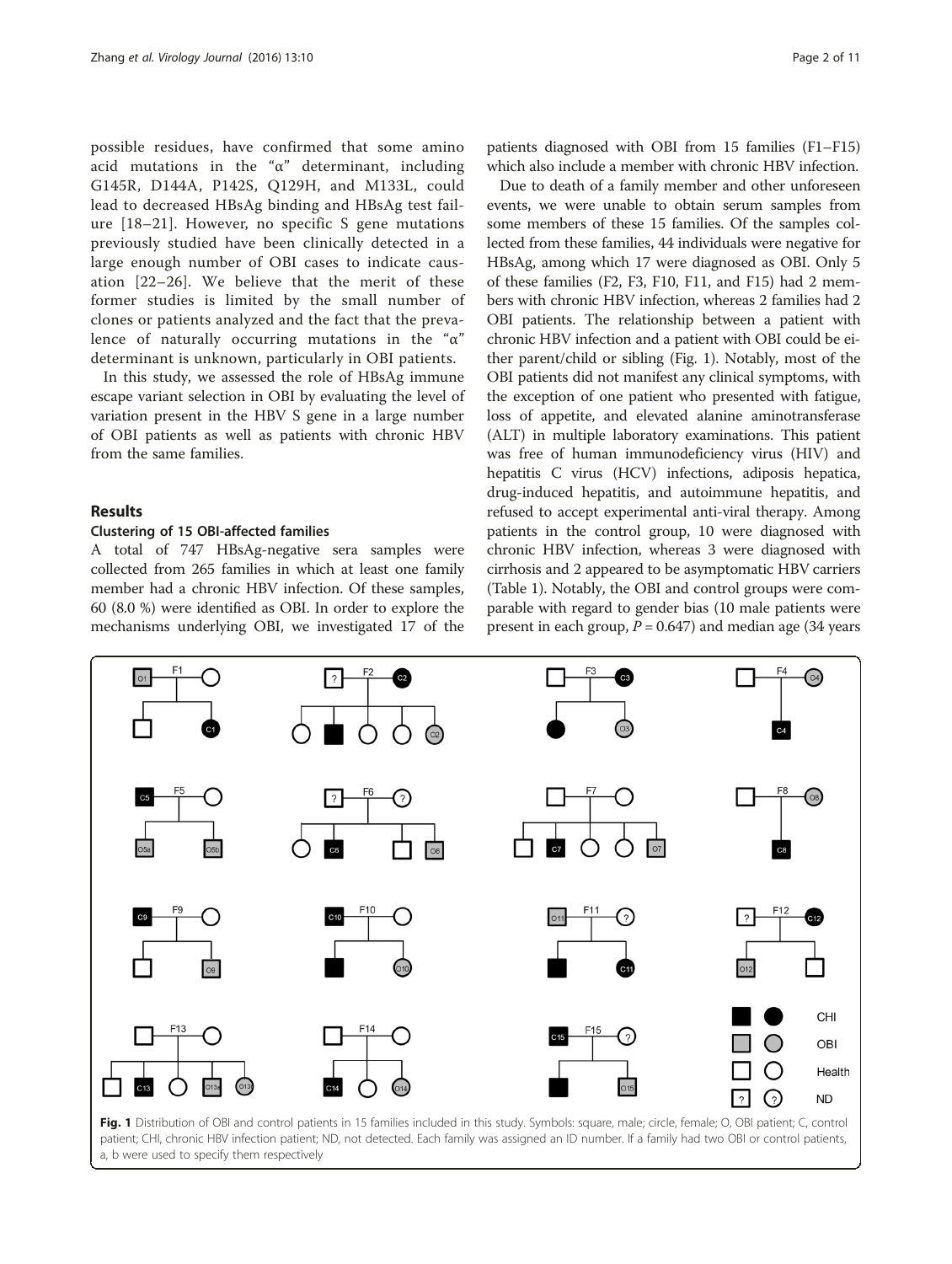<span id="page-2-0"></span>Table 1 Main patient characteristics

| Family          | Patient Sex      |             | Age   | Diagnosis  | Kinship  |                          | Serological markers |            |                  | Viral load       | ALT                | Genotype        |               |  |  |  |
|-----------------|------------------|-------------|-------|------------|----------|--------------------------|---------------------|------------|------------------|------------------|--------------------|-----------------|---------------|--|--|--|
|                 |                  |             | years |            |          | HBsAg                    | Anti-HBs            | HBeAg      | Anti-HBe         | Anti-HBc         | (log 10 copies/ml) | U/L             | (Major/Minor) |  |  |  |
| F1              | C1               | $\mathsf F$ | 30    | CHB        |          | $^+$                     | < 10                |            | $\boldsymbol{+}$ | $\! +$           | <3.0               | 47              | C/B           |  |  |  |
|                 | $\bigcirc$ 1     | M           | 57    | OBI        | Father   | $\overline{\phantom{a}}$ | 175                 |            |                  |                  | <3.0               | 37              | $\subset$     |  |  |  |
| F <sub>2</sub>  | C <sub>2</sub>   | F           | 69    | LC         |          | $+$                      | < 10                |            | $^{+}$           | $^{+}$           | 5.9                | 36              | $\subset$     |  |  |  |
|                 | O <sub>2</sub>   | F           | 39    | OBI        | Daughter | $\overline{\phantom{a}}$ | 31                  |            |                  | $\! + \!$        | <3.0               | 15              | $\subset$     |  |  |  |
| F <sub>3</sub>  | C <sub>3</sub>   | F           | 52    | CHB        |          | $\boldsymbol{+}$         | < 10                | $^{+}$     |                  | $^{+}$           | 3.1                | 76              | $\subset$     |  |  |  |
|                 | O <sub>3</sub>   | M           | 27    | OBI        | Son      | L,                       | >1000               |            |                  |                  | <3.0               | 27              | B/C           |  |  |  |
| F4              | C4               | M           | 19    | CHB        |          | $\boldsymbol{+}$         | $<$ 10              |            | $^{+}$           | $\boldsymbol{+}$ | <3.0               | 143             | $\subset$     |  |  |  |
|                 | O <sub>4</sub>   | F.          | 49    | OBI        | Mother   |                          | 59                  |            |                  |                  | <3.0               | $\subset$<br>16 |               |  |  |  |
| F <sub>5</sub>  | C5               | M           | 32    | ASC        |          | $^{+}$                   | < 10                |            |                  |                  | <3.0               | 34              | $\subset$     |  |  |  |
|                 | O <sub>5</sub> a | F           | 10    | OBI        | Daughter | $\overline{\phantom{a}}$ | $<$ 10              |            |                  |                  | <3.0               | 11              | $\subset$     |  |  |  |
|                 | O <sub>5</sub> b | M           | 5     | OBI        | Son      | ÷,                       | 49                  |            |                  |                  | <3.0               | 10              | $\subset$     |  |  |  |
| F <sub>6</sub>  | C6               | M           | 48    | CHB        |          | $^+$                     | < 10                | $^{+}$     |                  | $^{+}$           | 4.1                | 75              | B/C           |  |  |  |
|                 | O <sub>6</sub>   | M           | 46    | OBI        | Brother  | $\overline{\phantom{a}}$ | < 10                |            | $^{+}$           | $^{+}$           | <3.0               | 16              | $\subset$     |  |  |  |
| F7              | C7               | M           | 31    | CHB        |          | $+$                      | $<$ 10              | $^{+}$     |                  | $^{+}$           | 5.3                | 54              | $\subset$     |  |  |  |
|                 | O7               | M           | 29    | OBI        | Brother  | $\overline{\phantom{a}}$ | 52                  |            |                  | $^{+}$           | <3.0               | 9               | $\mathsf C$   |  |  |  |
| F8              | C8               | M           | 19    | CHB        |          | $\! +$                   | $<$ 10              |            | $^{+}$           | $\! + \!\!\!\!$  | <3.0               | 85              | $\subset$     |  |  |  |
|                 | O <sub>8</sub>   | F.          | 44    | OBI        | Mother   | L,                       | < 10                |            |                  |                  | <3.0               | 27              | C/B           |  |  |  |
| F9              | C9               | M           | 36    | CHB        |          | $^{+}$                   | $<10$               | $\ddot{+}$ |                  |                  | 5.7                | 105             | $\subset$     |  |  |  |
|                 | O <sub>9</sub>   | M           | 9     | OBI        | Son      |                          | >1000               |            |                  |                  | <3.0               | 13              | $\subset$     |  |  |  |
| F10             | C10              | M           | 56    | LC         |          | $\boldsymbol{+}$         | < 10                |            | $^{+}$           | $\! + \!$        | <3.0               | 68              | $\subset$     |  |  |  |
|                 | O10              | F           | 19    | OBI        | Daughter | $\overline{\phantom{a}}$ | < 10                |            |                  | $^{+}$           | <3.0               | 194             | $\mathsf C$   |  |  |  |
| F11             | C11              | F           | 22    | <b>CHB</b> |          |                          | $<$ 10              |            |                  | $^{+}$           | 5.1                | 59              | $\subset$     |  |  |  |
|                 | O11              | M           | 44    | OBI        | Father   | $\overline{\phantom{a}}$ | 56                  |            |                  |                  | <3.0               | 19              | $\subset$     |  |  |  |
| F12             | C12              | F.          | 34    | <b>ASC</b> |          |                          | < 10                |            |                  |                  | 4.0                | 15              | $\subset$     |  |  |  |
|                 | O12              | M           | 14    | OBI        | Son      | L,                       | 255                 |            |                  |                  | <3.0               | 15              | $\subset$     |  |  |  |
| F13             | C13              | M           | 35    | CHB        |          | $\boldsymbol{+}$         | $<$ 10              | $^{+}$     |                  |                  | <3.0               | 1678            | B/C           |  |  |  |
|                 | O13a             | F           | 40    | OBI        | Sister   | $\overline{\phantom{a}}$ | $<$ 10              |            |                  |                  | <3.0               | 25              | B/C           |  |  |  |
|                 | O13b             | M           | 34    | OBI        | Brother  | $\overline{\phantom{a}}$ | < 10                |            |                  |                  | <3.0               | 18              | B/C           |  |  |  |
| F14             | C14              | M           | 18    | CHB        |          |                          | $<$ 10              | $\ddot{}$  |                  |                  | 6.3                | 316             | $\subset$     |  |  |  |
|                 | 014              | F           | 23    | OBI        | Sister   | $\overline{a}$           | 39                  |            |                  | $^{+}$           | <3.0               | 9               | C/B           |  |  |  |
| F <sub>15</sub> | C15              | M           | 59    | LC         |          | $^+$                     | $<$ 10              |            |                  | $^{+}$           | <3.0               | 59              | $\mathsf C$   |  |  |  |
|                 | O15              | M           | 36    | OBI        | Son      | $\overline{\phantom{a}}$ | 132                 |            |                  | $\ddot{}$        | <3.0               | 34              | $\subset$     |  |  |  |

C control, O occult hepatitis B infection, F female, M male, ASC asymptomatic HBV carrier, CHB chronic hepatitis B, LC liver cirrhosis, ALT Alanine aminotransferase, O5a and O5b come from one family, O13a and O13b come from one family

in both groups,  $P = 0.395$ ) (Table 1). All patients were negative for HCV and HIV antibodies.

## Virological characteristics

As shown in Table 1, HBV genotype distributions were heterogeneous in both groups, and genotype B/C coinfection was also observed (5 and 3 patients in the OBI group and control group, respectively,  $P = 0.539$ ). In fact, 12 patients with OBI (70.6 %) had the same genotype as their family members with chronic HBV infection. Among the other 5 OBI patients, the majority of clones (17, 18, 15 out of 19, 20, and 19 clones) were also observed to be genotypically similar to their family members with chronic HBV infection. In the OBI group, all patients were negative for HBsAg and HBV e antigen (HBeAg). At the same time, the HBV DNA titers were less than 1000 copies/ml in all patients, whereas the levels of HBsAg-specific antibodies (anti-HBs) in patients with OBI were rather high, with 11 patients having an anti-HB titer greater than 10 IU/l and a median titer of 49 mIU/ml. In contrast, the frequency of OBI patients positive for HBeAg- and HBV core-specific antibodies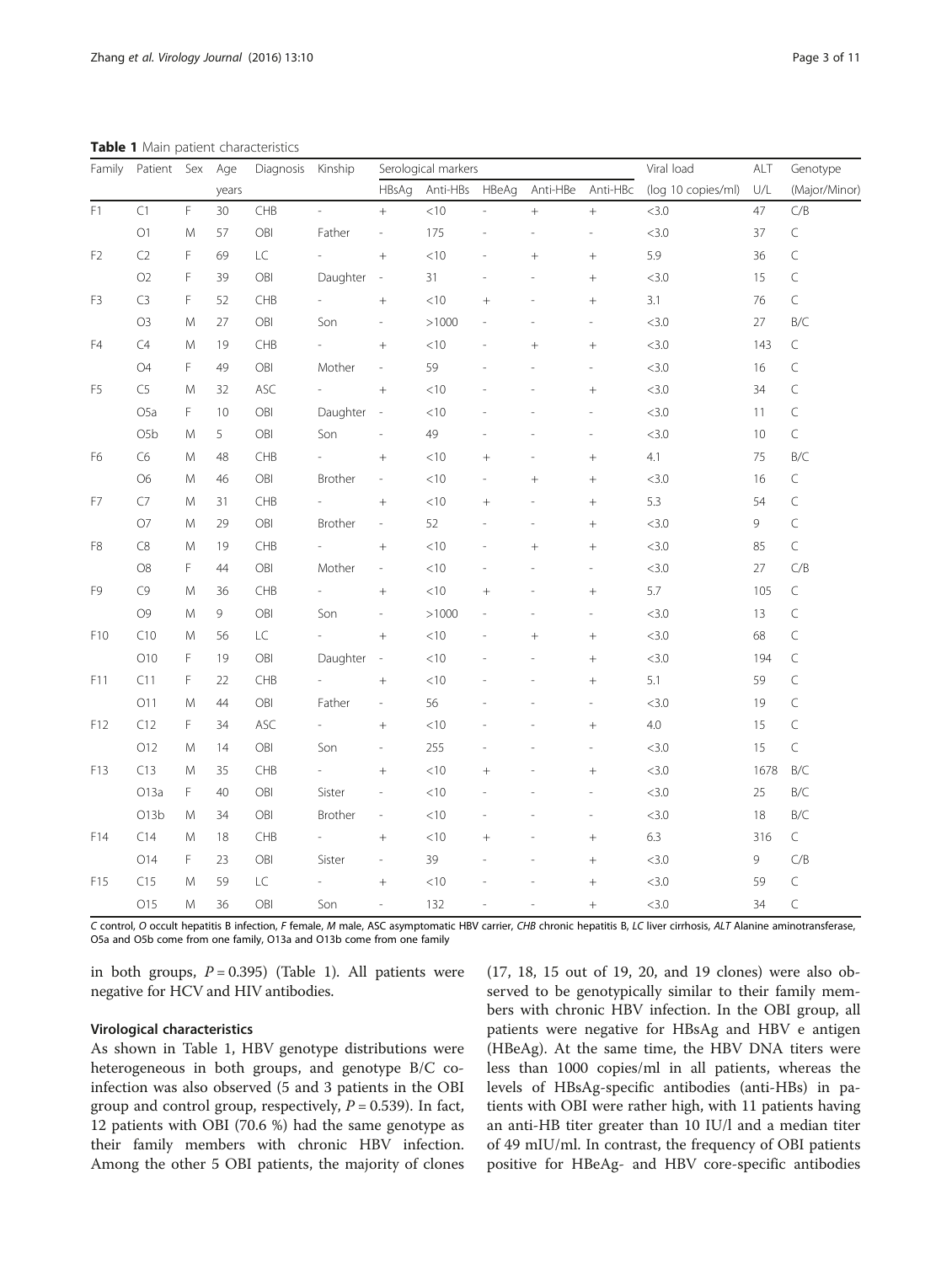<span id="page-3-0"></span>(anti-HBe, 1 in 17 and anti-HBc, 6 in 17) was lower than that found in the control group (5 in 15,  $P = 0.047$  and 15 in 15,  $P < 0.001$ , respectively). The patients in the control group also had a higher viral load, with a median of 3.1 log10 copies/ml (range, < 3 to 6.1,  $P < 0.001$ ), as well as higher ALT levels (median: 16 and 68 U/L for the OBI and control groups, respectively,  $P < 0.001$ ).

## Surface region mutations

A cloning-sequencing approach was used to study the entire S gene sequence for patients from each group. In order to standardize our comparison, we selected two standard reference sequences: genotype B (GQ205440) and genotype C (GQ205441), both of which are found in the Chinese population [\[27\]](#page-10-0).

Clones from 10 patients in the OBI group and 5 patients in the control group harbored termination, insertion, or deletion (TID) mutations in the HBV S gene. Amino acids variations in the OBI group and the control group were compared (Table 2, Fig. [2\)](#page-4-0). Among

these mutations, some nucleotide insertions or deletions caused reading frame shifts in the S protein of OBI patients (5 clones) as well as in the control group (1 clone). The frequency of stop codon mutations in the OBI group (13.6 %) was significantly higher than that found in the control group  $(1.5 \%, P < 0.001)$ . Further, the incidence of insertion or deletion mutations in patients in the OBI group (4.4 %) was also higher than that in the control group (1.9 %), although this difference was not statistically significant ( $P = 0.084$ ). Notably, 3 patients with OBI had TID mutations in more than 50 % of the clones that contained sequences encoding the S protein. In these patients, the antigenicity of HBsAg was likely to be altered, potentially losing its ability to induce antibody production entirely. Interestingly, the presence of mutated clones always appeared to be associated with the detection of at least one wild-type HBV clone in each patient, and the same patient could be infected with a mixture of HBV strains incorporating a variety of residue changes in the S protein.

Table 2 Distribution of stop codon, insertion, deletion and reading frame shift mutations in the full-length S protein

| OBI group                                                                          |           |                |                                  |          | Control group |                   |                |           |             |                       |        |           |       |  |  |  |  |
|------------------------------------------------------------------------------------|-----------|----------------|----------------------------------|----------|---------------|-------------------|----------------|-----------|-------------|-----------------------|--------|-----------|-------|--|--|--|--|
| Patient                                                                            | Genotype  | N <sup>a</sup> | $\mathsf{Mutation}^{\mathsf{b}}$ | Type     | Site (aa)     | Note <sup>c</sup> | Patient        | Genotype  | $\mathbb N$ | Mutation <sup>a</sup> | Type   | Site (aa) | Noteb |  |  |  |  |
| O1                                                                                 | $\subset$ | 3              | $TGT \rightarrow TGA$            | Stop     | 69            |                   | C1             | B         | 1           | $TTG \rightarrow TAG$ | Stop   | 209       |       |  |  |  |  |
|                                                                                    | C         | 4              | $TGG \rightarrow TGA$            | Stop     | 182           |                   |                |           |             |                       |        |           |       |  |  |  |  |
|                                                                                    | $\subset$ | 3              | AGCACGGGACCA                     | Deletion | 117-120       | <b>STGP</b>       |                |           |             |                       |        |           |       |  |  |  |  |
| O2                                                                                 | C         | $\mathbf{1}$   | TTT                              | Deletion | 220           | F                 |                |           |             |                       |        |           |       |  |  |  |  |
| O <sub>3</sub>                                                                     | B         | 1              | $TGG \rightarrow TAG$            | Stop     | 35            |                   |                |           |             |                       |        |           |       |  |  |  |  |
| O <sub>5</sub> a                                                                   | C         | 2              | $TGG \rightarrow TAG$            | Stop     | 163           |                   |                |           |             |                       |        |           |       |  |  |  |  |
|                                                                                    | C         | 1              | Add "T" nt638                    | Shift    | 213           |                   |                |           |             |                       |        |           |       |  |  |  |  |
| O <sub>6</sub>                                                                     | C         | 1              | $TTA \rightarrow TGA$            | Stop     | 217           |                   | C <sub>6</sub> | B         |             | Miss "G" nt606        | Shift  | 203       |       |  |  |  |  |
| O <sub>8</sub><br>O <sub>9</sub>                                                   | B         | 1              | Miss "G" nt54                    | Shift    | 20            |                   |                |           |             |                       |        |           |       |  |  |  |  |
|                                                                                    | $\subset$ |                | Add "T" nt607                    | Shift    | 203           |                   |                |           |             |                       |        |           |       |  |  |  |  |
|                                                                                    | $\subset$ | $\mathbf{1}$   | Miss "G" nt54                    | Shift    | 20            |                   |                |           |             |                       |        |           |       |  |  |  |  |
| $\subset$<br>$\subset$<br>C<br>O11<br>C<br>$\subset$<br>B<br>O13a<br>C<br>C<br>O15 |           | 1              | Miss "T" nt240                   | Shift    | 80            |                   |                |           |             |                       |        |           |       |  |  |  |  |
|                                                                                    |           | 2              | $TTA \rightarrow TAA$            | Stop     | 216           |                   |                |           |             |                       |        |           |       |  |  |  |  |
|                                                                                    |           | 4              | ACC                              | Insert   | 124-125       | $\top$            |                |           |             |                       |        |           |       |  |  |  |  |
|                                                                                    |           |                |                                  |          |               |                   | C10            | $\subset$ | 3           | AACAACAAC             | Insert | 116-117   | TTT   |  |  |  |  |
|                                                                                    |           |                |                                  |          |               |                   |                | $\subset$ | 2           | $TGG \rightarrow TAG$ | Stop   | 195       |       |  |  |  |  |
|                                                                                    |           | 8              | $TTA \rightarrow TAA$            | Stop     | 216           |                   | C11            | C         |             | AACAACAAC             | Insert | 116-117   | TTT   |  |  |  |  |
|                                                                                    |           | 1              | AACAACAAC                        | Insert   | 117-118       | TIT               |                |           |             |                       |        |           |       |  |  |  |  |
|                                                                                    |           | 8              | $TGT \rightarrow TGA$            | Stop     | 107           |                   | C13            | Β         | 1           | $CAG \rightarrow TAG$ | Stop   | 30        |       |  |  |  |  |
|                                                                                    |           | $\overline{7}$ | $TTA \rightarrow TAA$            | Stop     | 216           |                   |                |           |             |                       |        |           |       |  |  |  |  |
|                                                                                    |           | 6              | $TTA \rightarrow TAA$            | Stop     | 216           |                   |                |           |             |                       |        |           |       |  |  |  |  |

Shift reading frame shift, Insert insertional mutation, Deletion deletion mutation, Stop stop codon mutation<br><sup>a</sup> the number of clones with stop codon, insertion, deletion or reading frame shift mutations in the full-length

 $^{\rm b}$  the different types of nucleotide variation, e.g. TGT  $\rightarrow$  TGA indicate the nucleotide sequence change into TGA from TGT; "AGCACGGGACCA" et al. is the nucleotide sequence of insertions or deletions; Add "T" nt638 indicate to add a base"T" after nt638 of S gene; Miss "G" nt54 indicate to miss a base"G" after nt54 of S gene

the amino acid sequence of insertions or deletions

b, c Reference sequence: genotype B (GQ205440), genotype C (GQ205441)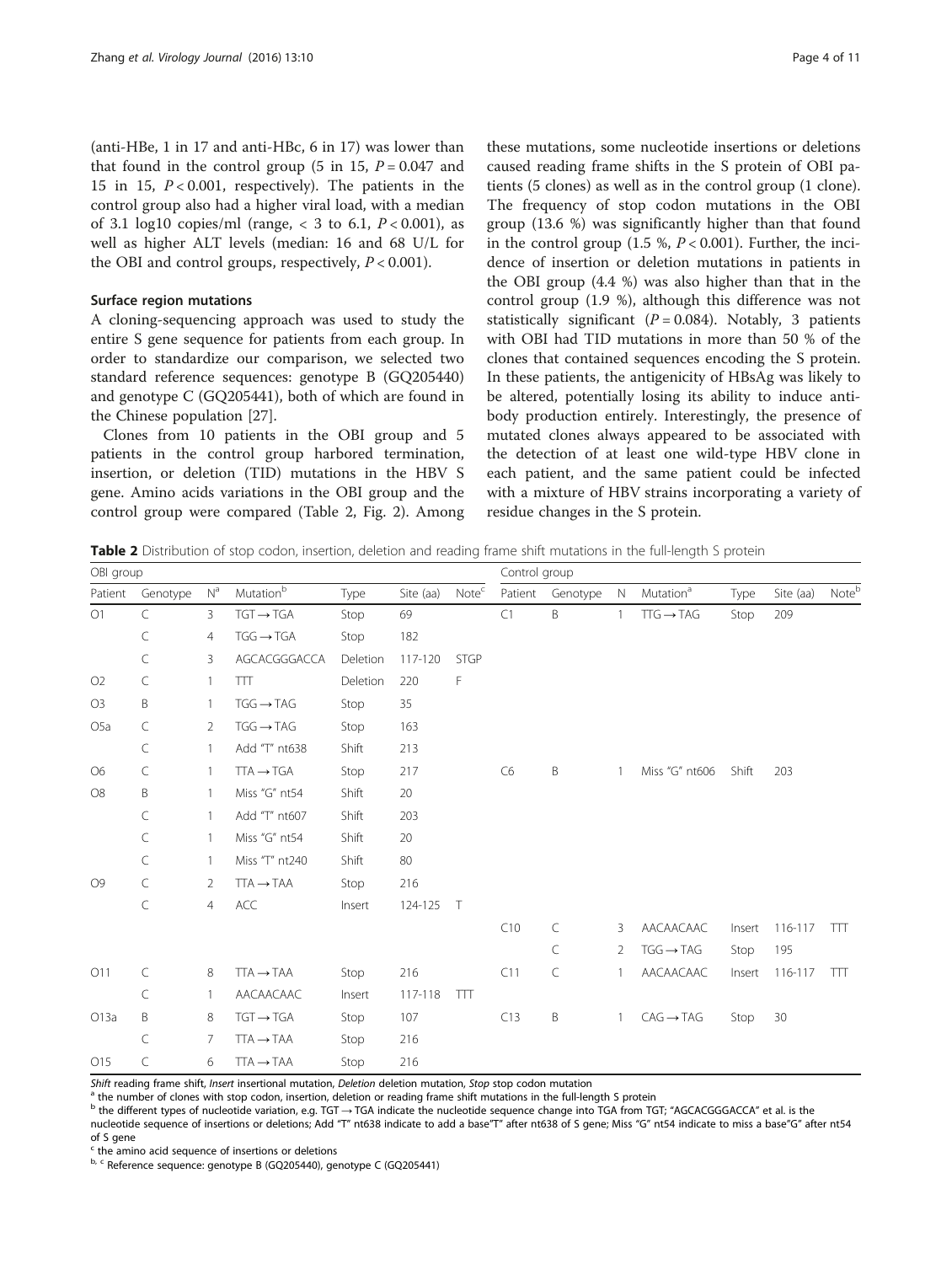<span id="page-4-0"></span>

Although TID and frameshift mutations appear to occur in both OBI and control patients in each family, the site and type of the mutations varied for each individual patient. TID mutations were less frequently found in clones from patients in the control group. For instance, TID mutants were found in only 1 clone from control patients from families 1, 6, 11, and 13. Furthermore, in family 10, no TID mutant was found in the OBI patient, but insertion or termination mutations existed in 5 clones (26.3 %) from the control patients. In the families with 2 OBI patients (F5, F13), TID mutations were found in only 1 of the OBI patients (O5a, O13a), but not the other (O5b, O13b), and these mutations were not observed in the control patient (C5, C13) in either family (Table [2](#page-3-0)).

## Statistical analysis of mutations occurring in the OBI and control groups

A comparison of all clone sequences (excluding clones that incorporated TID mutations) from each patient was performed. The clone sequences derived from individual patients were then compared to a consensus sequence of the same genotype to identify uncommon residues. The percentages of amino acid residue substitutions were also compared between the OBI group and the control group. In the 17 OBI patients, most clones were highly homologous to those from their HBV-infected family members. The 226 amino acids of the S protein can be divided into three regions: the N-terminal region (1 to 99), the MHR (100 to 169; which includes the "α" determinant from 124 to 147), and the C-terminal region (170 to 226). Our analysis indicates that the distribution of amino acid substitutions in the S protein was heterogeneous, and the frequency/accumulation of

these changes in most areas of the protein was similar between the two groups  $(P = 0.461)$  (Table [3\)](#page-5-0). In all patients, the C-terminal region of the protein appeared to be more variable in terms of residue substitution (3.95/ 100 amino acids in the OBI group and 3.79/100 amino acids in the control group) compared to the N-terminal region or the MHR (Table [3\)](#page-5-0). In the MHR, a median of 0.75 residues were altered in every 100 residues for the OBI patients, and 0.95 out of 100 residues were changed in the control group ( $P = 0.428$ ). Notably, although multiple mutations were observed within the "α" determinant in both groups (36 clones, 13.8 % in the OBI group and 52 clones, 20.1 % in the control group), the residue changes in OBI group patients within the " $\alpha$ " determinant was less frequent than that in control group patients (averaging 0.188 and 0.297 amino acid mutations per clone, respectively,  $P = 0.049$ ) (Fig. [3a](#page-7-0)). However, the mutation frequency in this site was not significantly different between the OBI group (0.69 mutated residues per 100 amino acids) and the control group (1.16 mutated residues per 100 amino acids,  $P = 0.307$ ) (Table [3](#page-5-0)). Thus, we doubt that this difference in the accumulation of mutated residues in the "α" determinant between the OBI and HBV groups would be enough to significantly alter the immunogenicity of the S protein.

## Important immune escape mutations

Fragment analysis of sequences approximately 7–10 amino acids long revealed no significant differences in the amino acid substitution rate between the OBI and control patients in the majority of regions. Moreover, while the nucleotide substitution rate within amino acids 130 to 139, which belong to the MHR, in OBI patients (0.27) was significantly lower than that in the control group (0.69,  $P = 0.027$ , Fig. [3b\)](#page-7-0), the overall percentage of amino acid substitutions within the MHR of individual patients was similar between the two groups (Table [4](#page-7-0)).

Most of the sequenced clones also had a high degree of similarity to their appropriate reference sequences (genotype B or C). More than 10 % of the sequenced clones either had amino acid substitutions at s127 and s161 if it belonged to genotype B or at s110 and s126 if it belonged to genotype C, and the incidence of amino acid substitution at s110, s126, s127, and s161 in the OBI group was similar to or lower than that observed in the control group  $(P = 0.944, 0.417, 0.357,$  and 0.018, respectively). Substitutions at several positions, including s110, s113, s126, s143, s160, and s161, appeared to be genotype-specific (Table [4\)](#page-7-0) [[27, 28\]](#page-10-0). Notably, the mutations at s110, s126, and s161 have been considered highfrequency amino acid substitutions and were found in both the OBI and HBV groups, but the clinical significance of these mutations still needs to be clarified. In terms of immunogenicity, mutations typically associated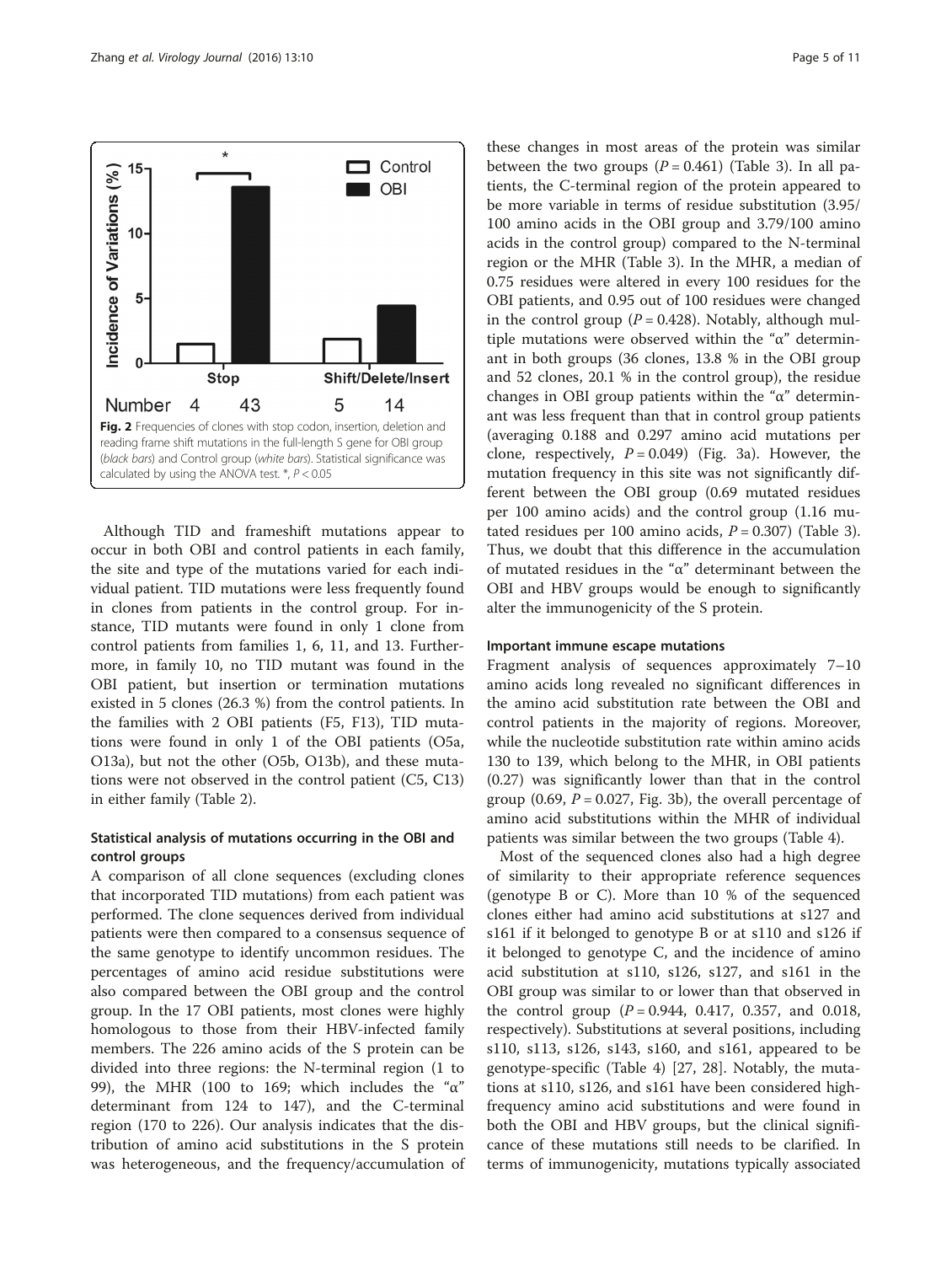| OBI              |              |         | No. of residue changes/100 aa <sup>a</sup> |            |            | Control        |                  |      | No. of residue changes/100 aa <sup>a</sup> |            |            |  |  |  |
|------------------|--------------|---------|--------------------------------------------|------------|------------|----------------|------------------|------|--------------------------------------------|------------|------------|--|--|--|
| group            | aa $1 - 226$ | aa 1-99 | aa 100-169                                 | aa 124-147 | aa 170-226 | group          | aa 1-226 aa 1-99 |      | aa 100-169                                 | aa 124-147 | aa 170-226 |  |  |  |
| O1<br>2.41       |              | 2.24    | 0.79                                       | 1.85       | 4.68       | C1             | 1.70             | 1.12 | 0.83                                       | 1.54       | 3.79       |  |  |  |
| O <sub>2</sub>   | 1.37         | 1.01    | 0.75                                       | 0.44       | 2.77       | C <sub>2</sub> | 1.71             | 0.38 | 0.89                                       | 0.00       | 5.04       |  |  |  |
| O <sub>3</sub>   | 1.43         | 1.07    | 0.59                                       | 0.74       | 3.10       | C <sub>3</sub> | 1.51             | 1.17 | 0.23                                       | 0.00       | 3.69       |  |  |  |
| O4               | 1.92         | 1.57    | 0.79                                       | 0.69       | 3.90       | C4             | 1.86             | 1.48 | 0.86                                       | 0.56       | 3.74       |  |  |  |
| O <sub>5</sub> a | 2.16         | 1.90    | 1.60                                       | 1.47       | 3.30       | C <sub>5</sub> | 1.11             | 0.90 | 0.24                                       | 0.23       | 2.53       |  |  |  |
| O5b              | 1.42         | 1.01    | 0.14                                       | 0.00       | 3.68       |                |                  |      |                                            |            |            |  |  |  |
| O <sub>6</sub>   | 2.16         | 1.31    | 1.09                                       | 1.23       | 4.95       | C <sub>6</sub> | 2.47             | 2.02 | 2.86                                       | 4.17       | 2.77       |  |  |  |
| O7               | 1.13         | 0.39    | 0.56                                       | 0.00       | 3.12       | C7             | 2.26             | 2.50 | 1.18                                       | 2.45       | 3.20       |  |  |  |
| $\rm{O}8$        | 1.49         | 1.08    | 0.31                                       | 0.00       | 3.63       | C8             | 2.29             | 2.13 | 1.19                                       | 1.16       | 3.90       |  |  |  |
| O9               | 1.73         | 0.81    | 0.57                                       | 0.00       | 4.74       | C9             | 1.99             | 0.86 | 2.00                                       | 2.29       | 3.95       |  |  |  |
| O10              | 1.93         | 0.48    | 1.68                                       | 0.74       | 4.75       | C10            | 1.77             | 1.01 | 1.02                                       | 1.49       | 4.01       |  |  |  |
| O11              | 1.37         | 0.40    | 1.29                                       | 2.08       | 3.16       | C11            | 1.96             | 0.38 | 1.70                                       | 1.30       | 5.04       |  |  |  |
| O12              | 1.43         | 0.56    | 0.56                                       | 0.00       | 4.00       | C12            | 1.62             | 0.67 | 1.81                                       | 2.22       | 3.04       |  |  |  |
| O13a             | 2.21         | 1.11    | 1.64                                       | 1.04       | 4.82       | C13            | 1.23             | 0.79 | 0.24                                       | 0.23       | 3.22       |  |  |  |
| O13b             | 1.47         | 0.67    | 0.48                                       | 0.00       | 4.09       |                |                  |      |                                            |            |            |  |  |  |
| 014              | 1.44         | 0.51    | 0.71                                       | 0.00       | 3.95       | C14            | 1.43             | 0.77 | 0.34                                       | 0.00       | 3.92       |  |  |  |
| O15              | 2.96         | 1.55    | 2.86                                       | 3.21       | 5.53       | C15            | 2.26             | 1.68 | 0.95                                       | 0.00       | 4.87       |  |  |  |
| Median           | 1.49         | 1.01    | 0.75                                       | 0.69       | 3.95       | Median         | 1.77             | 1.01 | 0.95                                       | 1.16       | 3.79       |  |  |  |
| P-Value          | 0.461        | 0.623   | 0.428                                      | 0.307      | 0.546      |                |                  |      |                                            |            |            |  |  |  |

<span id="page-5-0"></span>Table 3 Distribution of amino acid changes in the full-length S protein and its different regions

aa 1–226 full-length region, aa 1–99 N-terminal region, aa 100–169 MHR antigenic loops, aa 124–147 "α" determinant, aa 170–226 C-terminal region; <sup>a</sup>reference<br>seguence: genotune B (GO205440), genotune G (GO205441) sequence: genotype B (GQ205440), genotype C (GQ205441)

with altered S protein function are known to occur at positions s123, s145, and s147. However, mutations in these positions were found in only 1, 2, and 2 clones in the OBI group, respectively.

## **Discussion**

Recently, several studies investigating the prevalence of OBI among blood donors from various regions of the world demonstrated that 0 to 2.87 % of the donors had OBI (reviewed by Assar et al.) [[3\]](#page-9-0). The prevalence of OBI has also been found to be significantly higher in leukemia and hemodialysis patients [\[5](#page-9-0), [29](#page-10-0), [30\]](#page-10-0). Thus, the detection and analysis of OBI is essential for proper diagnosis. A few factors have been suggested to affect the detection of OBI, including the sensitivity and reliability of the technology used (e.g., the ELISA assay for detection of HBsAg vs. PCR analysis), the size of the serum sample pool, and the variation in HBV genotype in different regions/populations [\[31](#page-10-0)–[33\]](#page-10-0). In the present study, we took various measures to address these technical issues. For example, we tested each sample using two different diagnostic kits (Kehua and Abbott) that are widely used in China. This allowed us to minimize the incidence of false negative results. Since our quantitative assay indicated that the level of HBV DNA in OBI patients was very low, we further performed nested PCRs for the S, C, and X regions

using primer sets specific for these regions. By stipulating that samples must be positive for at least two of these regions to be considered HBV DNA-positive, we significantly reduced the chance for false positive results. These procedures revealed that the prevalence of OBI in families with a history of HBV infection was approximately 8.0 %, a result that is corroborated by several previous clinical investigations [[4, 6](#page-9-0), [7\]](#page-9-0).

After eliminating technical bias, we sought to elucidate the underlying mechanisms involved in OBI pathogenesis, which have been suggested to be related to genetic variation, HBV reproduction levels, gene integration, suppressed expression and secretion of HBsAg, co-infection with HCV, host genetic or immune status, or any combination of these or other phenomena. Numerous studies have shown that amino acid substitutions or variations in the S gene not only occur in OBI patients, but may also be present in chronic HBV infection patients [[34](#page-10-0)–[36\]](#page-10-0). However, most studies in the current literature on S gene mutations in OBI patients are limited by various problems such as lack of a control group, simply using patients with chronic HBV infection in the general population as the control, small sample size, and/or retrieving sequence information simply by sequencing the PCR products without a cloning step. Thus, in order to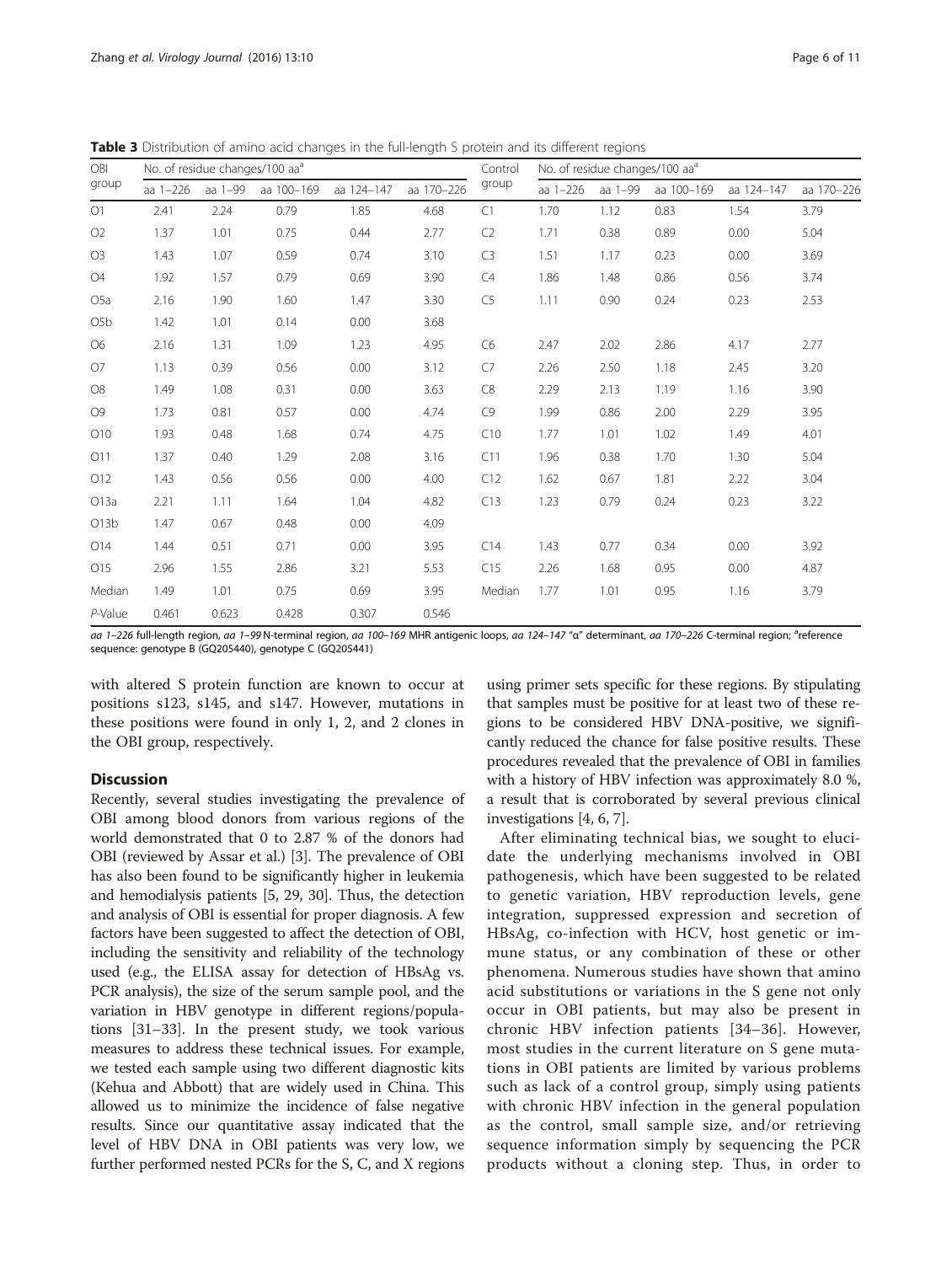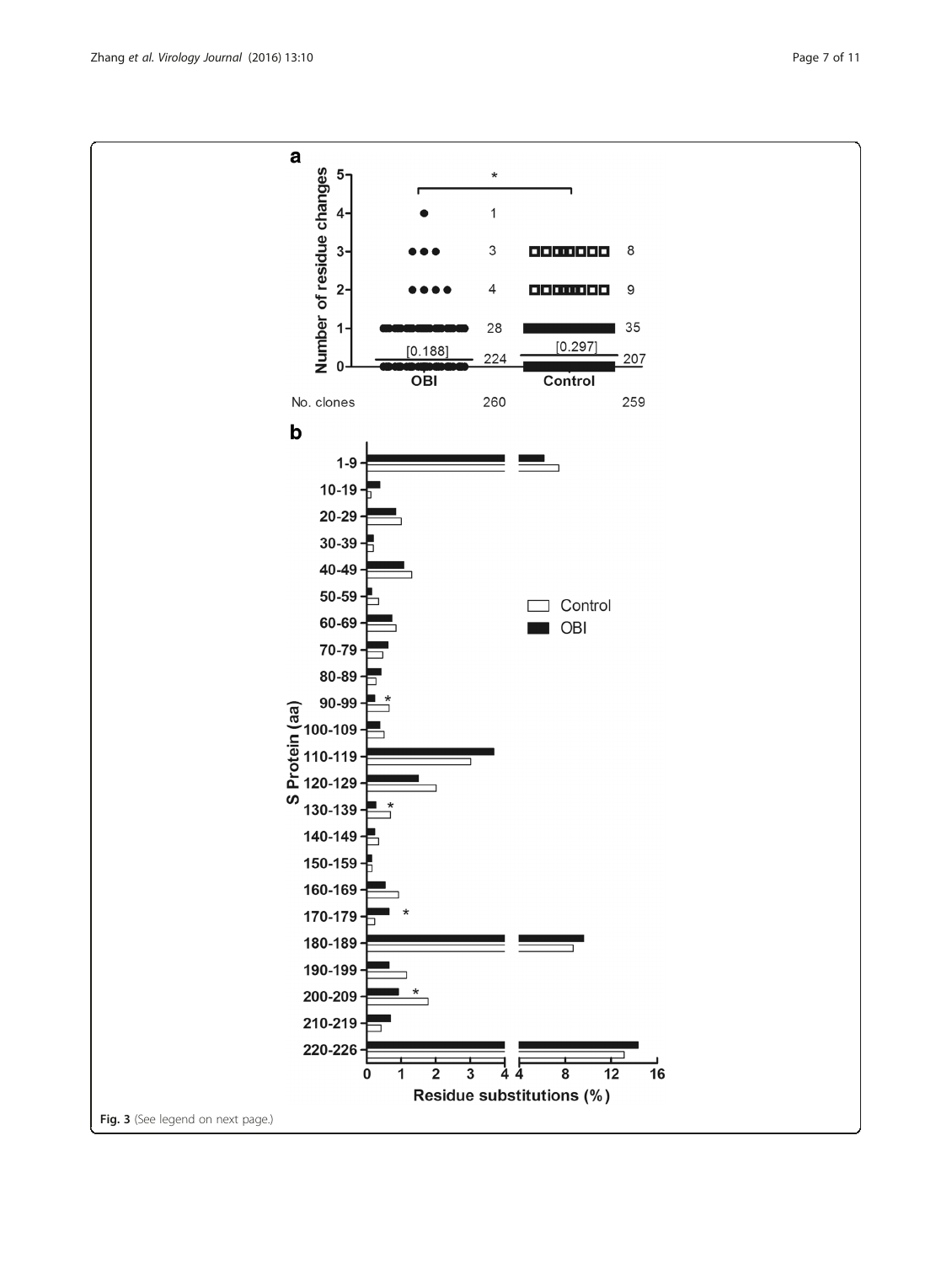#### <span id="page-7-0"></span>(See figure on previous page.)

Fig. 3 a. Numbers of residue changes in clones from OBI group and Control group patients within the "a" determinant of the MHR. The numbers for the 260 clones (circles) in OBI group and the 259 clones (squares) in Control group are distributed according to the numbers of residue changes in the "α" determinant. Lines and numbers above them in parentheses, means of amino acid mutation/clone in the "α" determinant; numbers on the right side of circles or squares, numbers of clones. Statistical significance was calculated using a Mann–Whitney test. **b.** Frequencies of residue substitutions within the S protein in isolated clones from HBsAq- negative patients (OBI group, black bars,  $n = 17$ ) and HBsAg- positive patients (Control group, white bars, n = 15), analyzed in intervals of 10 amino acids each. Each bar represents the percentage of mutated residues for all clones at each interval of 10 amino acids per group. \*, P < 0.05

further clarify the role of S gene genetic variation in OBI, we investigated the prevalence of OBI in Chinese families with HBV infection. The S gene from family members with chronic HBV infection or OBI was then amplified, cloned, and sequenced. In order to improve reliability and comparability, HBsAg-positive patients from families with OBI were selected as controls because they were likely to share the same source of infection as the OBI patients in addition to having similar living environments and genetic background, enabling us to provide a more meaningful comparison between the OBI group and the control group. These OBI patients and their corresponding family members in the control group could be parent–child or sibling relationships, but the differences in age and gender between the two groups were minimal. Our analysis showed that, most clones from 15 OBI patients were highly homologous to those from their HBV-infected family members, indicating that it is likely that most OBI patients share the same sources of infection with their control family members (data not shown).

Consistent with previous studies, the levels of HBV DNA detected in all of the OBI patients were lower than 1000 copies/ml, whereas some of them were negative for all other serological markers and antibodies. Some patients were also found to have abnormal liver function. Further, eight patients in both the OBI and control groups

were infected with a medley of HBV genotypes, including B and C variants. Sequencing of the PCR products was performed twice for each sample in order to exclude potential single-sample contamination. Double peaks present at some genotype-specific sites suggest the existence of co-infection by different genotypes. Although mixed HBV infection was more common in the OBI group than in the control group, this difference was not statistically significant, indicating that mixed genotype HBV infection does not play a major role in OBI pathogenesis.

In this study, reliability in our methodology and results was also enhanced by using appropriate reference strains. In most previous studies investigating S gene variation, researchers utilized reference strains that did not necessarily correspond to the local strains in their respective areas [[34](#page-10-0), [35](#page-10-0)]. Instead, they used sequences that had obvious differences from the local HBV genotype reference strain, an error that we believe likely resulted in an increase in the detected number of amino acid substitutions in both OBI- and HBsAgpositive patients. This would likely affect the subsequent statistical analysis and could potentially generate bias in the analysis. Therefore, in the present study we chose the genotype B and genotype C reference strains from China, which largely decreased the number of amino acid substitutions detected in the S gene in both groups.

| Genotype     |                | <b>Ste</b> | $\Omega$ |             | $\Omega$       |                |             |                |               |            |                |              |    |   |       | $\overline{2}$ | $\overline{2}$ | <sup>2</sup>   | $\overline{2}$ | $\overline{\phantom{a}}$ | $\overline{ }$ | $\overline{\phantom{a}}$ | $\overline{\phantom{a}}$ | $\overline{\phantom{a}}$ |    |             | $\mathbf{a}$   |                |                |           |             |    |              |     |                          |                     |             |              |     |             |         |             |            |  |
|--------------|----------------|------------|----------|-------------|----------------|----------------|-------------|----------------|---------------|------------|----------------|--------------|----|---|-------|----------------|----------------|----------------|----------------|--------------------------|----------------|--------------------------|--------------------------|--------------------------|----|-------------|----------------|----------------|----------------|-----------|-------------|----|--------------|-----|--------------------------|---------------------|-------------|--------------|-----|-------------|---------|-------------|------------|--|
| (n)          |                | $100+$     |          |             |                |                |             |                |               |            |                |              |    |   |       |                |                |                |                |                          |                |                          |                          |                          |    |             |                |                |                |           |             |    |              |     |                          |                     |             |              |     |             |         |             |            |  |
|              | в              | aa         | $\Omega$ |             |                |                | P           |                |               |            | G <sub>S</sub> |              |    |   |       |                |                |                | C              |                          |                |                          |                          | P A                      |    |             |                |                |                |           |             |    | c            |     | А                        |                     |             |              |     |             |         | W V         |            |  |
|              | 50             | s.         | H        |             |                | S <sub>l</sub> |             |                |               |            | R T            |              | -S |   |       |                |                |                | Y              |                          |                |                          |                          | A T                      |    |             |                |                |                | $\vert$ S |             |    | S.           |     | P.                       |                     | S R         |              | F   |             |         | G D         |            |  |
|              |                | N          | 3        |             |                |                | $1 \quad 1$ | $\overline{1}$ |               |            | $4 \quad 1$    |              | -1 |   |       |                |                |                | 1              |                          |                |                          |                          | $2 \quad 1$              |    |             |                |                | $1 \quad 1$    |           |             |    | $\mathbf{1}$ |     |                          | $1 \quad 1 \quad 1$ |             |              |     |             |         | $2 \quad 1$ |            |  |
| OBIGroup     | c              | aa         | Q        | $\Omega$    | M              |                |             |                |               |            |                |              |    |   |       |                |                |                |                |                          |                |                          | P                        |                          | G  |             |                | M F            |                |           | $S$ $G$ $G$ |    |              |     | A                        |                     |             |              |     |             |         |             | $V - V$    |  |
|              | 21             | s.         | H        | K T         |                |                |             |                |               | $^{\circ}$ | s              | N            | A  |   | A M E |                |                | R N            |                | S.                       |                | $\mathbf{A}$             | $\mathsf{T}$             |                          | R  |             |                | T <sub>S</sub> |                |           | R E         |    |              |     | V V                      |                     |             | K S          |     |             | $Q$ $D$ |             | D A        |  |
|              | 0              | N          |          | $3 \quad 1$ |                |                |             |                | $\mathcal{D}$ |            |                |              |    |   |       |                |                | $\overline{1}$ |                |                          | 5 21           |                          | 1 2                      |                          |    | $2 \quad 2$ |                | 1 2            |                |           |             |    |              |     |                          |                     |             |              |     |             |         |             | $1\quad 2$ |  |
| Genotype     |                | Ste        | $\Omega$ | $\Omega$    | $\Omega$       |                |             |                |               |            |                |              |    |   |       |                |                |                |                |                          |                |                          |                          |                          |    |             | $\overline{a}$ |                | $\overline{a}$ |           | 5           |    |              |     |                          |                     | 6           |              | 6 6 |             |         |             |            |  |
| (n)          |                | $100+$     | $\Omega$ |             |                |                |             |                |               |            |                |              |    |   |       | 6              |                |                |                |                          | я              |                          |                          |                          |    |             | 5              |                | 9              |           |             |    |              |     |                          |                     |             |              | 8   | -9          |         |             |            |  |
|              | В              | aa         |          |             |                | C.             |             |                |               | s.         |                | К            |    |   |       |                |                |                |                | P A                      |                |                          | M                        |                          |    |             |                |                | C.             |           | P.          | W  | A            | K Y |                          |                     |             | s            |     |             |         |             |            |  |
|              | 37             | s          |          |             |                | Y L            |             |                |               |            |                | $\mathsf{R}$ |    |   |       | $\mathsf{A}$   |                |                |                | T V                      |                |                          | T                        |                          |    | s           |                |                | S T            |           | S.          |    | $\mathbf{v}$ | R F |                          |                     |             | P            |     |             |         |             |            |  |
|              |                | N          |          |             |                | $1\quad1$      |             |                |               |            |                |              |    |   |       |                |                |                |                | 7 <sub>1</sub>           |                |                          | $\mathbf{1}$             |                          |    |             |                |                | $1\quad1$      |           | -1          | -1 |              | 19  |                          |                     |             | $\mathbf{1}$ |     |             |         |             |            |  |
| Control Grou | c              | aa         |          | $\Omega$    | Q              |                |             |                |               |            |                |              |    |   |       |                |                |                |                |                          |                | G T                      | M                        | S                        | C. |             |                | S G C          |                |           |             |    |              | R.  | - F                      |                     | L A         |              |     | V R         |         |             |            |  |
|              | 22             | S.         |          | К           | R              |                |             |                |               |            |                |              |    | w |       |                |                | A <sub>S</sub> |                |                          |                | R N                      |                          | P                        | R  |             |                | A R            |                |           |             |    |              | K Y |                          | $Q$ T               |             |              |     | t t         |         |             |            |  |
|              | $\overline{2}$ | N          |          | 4           | $\overline{7}$ |                |             | 67             |               |            |                |              |    |   |       | 28             |                |                | $\overline{4}$ |                          |                | 1 4                      | 6                        |                          |    |             |                | 2 1            |                |           |             |    |              | 3   | $\overline{\phantom{a}}$ |                     | $4 \quad 1$ |              |     | $1 \quad 1$ |         |             |            |  |

**Table 4** Comparison of the amino acid sequence in MHR of HBsAg between OBI group and control group

The amino acid sequence derived from each clone was compared to a reference sequence from the same genotype chosen in order to standardize our comparison. The locations of residues with regard to the MHR are given at the top of each group and gray shading region belong to "q" determinant. Each reference or substituted amino acid is represented in the aa or S line, the number of clones with the change are indicated in the N line. red letter indicates HBV genotype-specific amino acid. Reference sequence: genotype B (GQ205440), genotype C (GQ205441)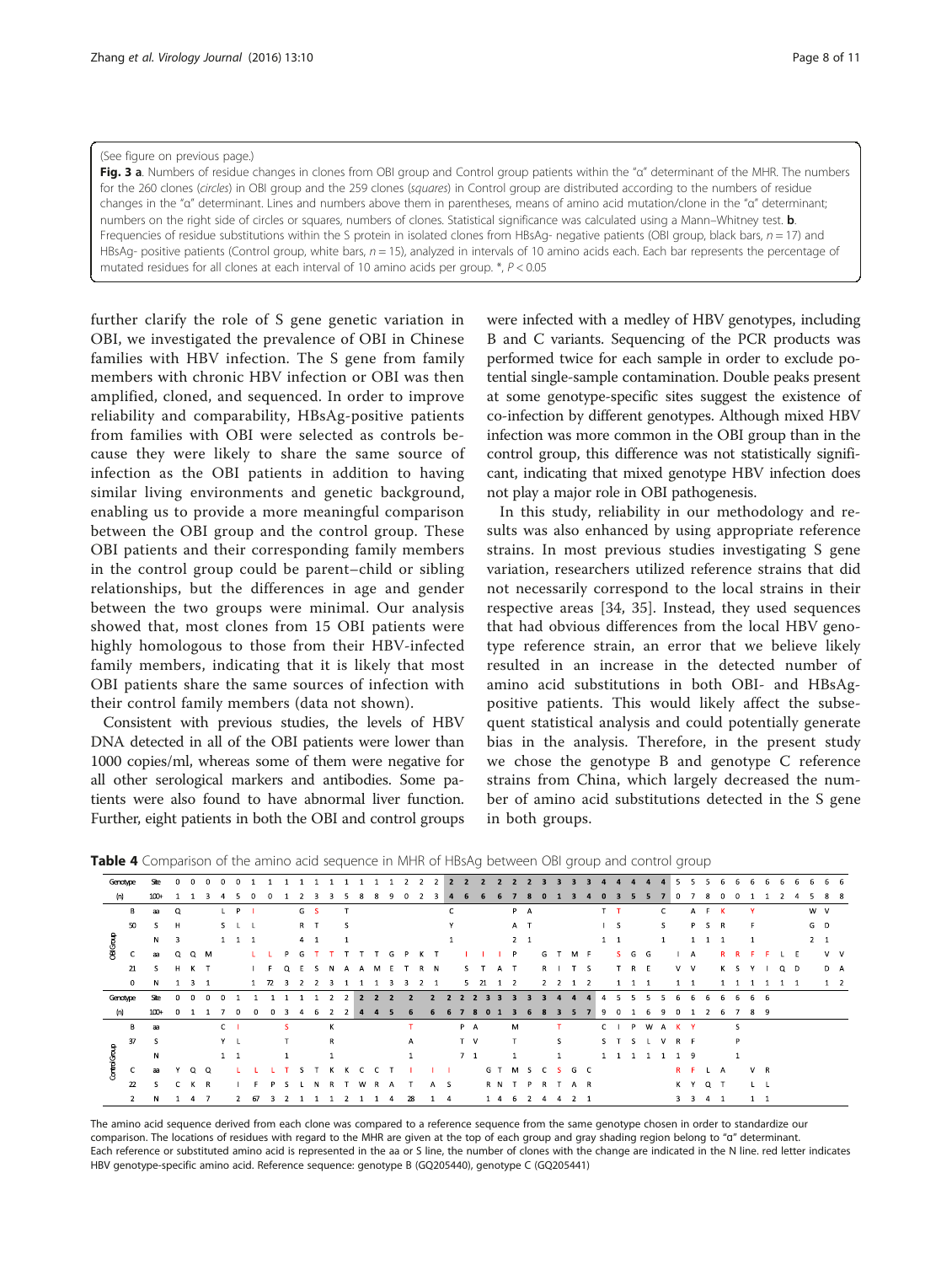Furthermore, it is likely that the presence of stop codon mutations as well as deletion and insertion mutations in both groups can affect expression, secretion, and antigenicity of the HBsAg. In order to investigate the biological significance of these mutations, we cloned and sequenced the S gene from patients in both groups. Notably, stop codon mutations and deletion/insertion mutations were more common in the OBI group (13.6 % and 4.4 %, respectively) than in the control group (1.5 % and 1.9 %, respectively). However, these mutations were found in only 18.0 % of the clones sequenced for the OBI group and existed as the dominant variations in only 3 of the OBI patients investigated. Therefore, we suspect that these mutations only affect HBsAg expression, secretion, and/or antigenicity in a minority of OBI patients.

For the clones in both groups without any TID mutations, we performed a sequential sequence analysis for every 9–10 amino acids of the S gene. Our data indicated that the frequency of amino acid changes in residues 1–9, 180–189, and 220–226 of HBsAg was higher than other regions (more than 4 per 100 amino acids) in both groups, and there were no statistically significant differences between the OBI patients and the control patients for the majority of the gene. However, compared to the controls, residues 170–179 in the OBI group were more highly mutated than those in the control patients. It is also worth noting that mutations in these regions have not been previously associated with OBI pathogenesis. Alternatively, the frequencies of amino acid changes in the N-terminal, C-terminal, and MHR, including the "α" determinant area, of the S gene in the OBI group were not significantly different from those in the control group. In fact, single point mutations in the MHR and "α" determinant that could affect the antigenicity of HBsAg, such as G145R, Q129N, D144A, and T123N, were rarely found in our sequenced clones from either group, indicating that point mutations in the HBsAg S gene may play little, if any, role in OBI.

Although the low viral load of the OBI patients included in this study made it difficult to carry out whole genome cloning to fully investigate the role of mutations present in regions outside the S gene [[37](#page-10-0)], we believe additional study using similar procedures will help advance our understanding of OBI. For example, the commercial Abbott kit was able to detect some mutations within the S gene, such as G145R, etc., and it may be a useful tool to exclude some "occult HBV infection" patients with G145R mutation in this study [[38, 39](#page-10-0)]. Using this and similar tools as well as proper controls and reference sequences, we hope to elucidate the mechanisms responsible for HBsAg negativity in OBI patients as a better understanding of OBI will ultimately lead to more accurate diagnosis of and better treatment for chronic HBV infection.

## **Conclusions**

In summary, cloning of the S gene in OBI patients and their HBsAg-positive family members revealed that the total number of amino acid substitutions or variations in the S protein was not significantly altered in the majority of clones isolated from OBI patients, indicating that variations in S protein may not play a major role in OBI pathogenesis.

## **Methods**

## Patients and sera

From March 2010 to July 2014, we collected 747 HBsAg-negative sera samples from 265 families in which at least one family member had a history of chronic HBV infection. These samples were collected at 14 different hospitals in China. A total of 17 cases of occult HBV infection (OBI group) and 15 cases of chronic HBV infection (control group) from the same families were included in this study. The study protocol was reviewed and approved by the Ethics Committee of the First Affiliated Hospital, Anhui Medical University (PJ 20-14-05-12), and informed consent was obtained from each patient prior to inclusion in the study.

The blood samples collected from each patient were centrifuged at  $950 \times g$  for 5 min. The isolated serum from each sample was used for serological tests within 4 h. The rest of the samples were then stored at −80 °C.

## Detection of HBV serological markers

HBsAg, anti-HBs, HBeAg, anti-HBe, and anti-HBc were detected with an enzyme-linked immunosorbant assay (ELISA) using a diagnostic kit (Kehua Biotechnology, Shanghai, China). Sera samples from patients with OBI were retested for the presence of HBsAg and anti-HBs by using a standard commercially available microparticle enzyme immunoassay (AxSYM assay; Abbott, Wiesbaden, Germany) in order to confirm the absence of HBsAg in their sera. Patients were also tested for HIV and HCV using ELISA assays with diagnostic kits (Kehua Biotechnology, Shanghai, China). Serum HBV-DNA levels were measured using a TaqMan real-time PCR assay (Zhijiang Biotechnology, Shanghai, China) with a lower limit of detection of 1000 copies/ml.

#### Extraction and amplification of the HBV genome

DNA was extracted from 200 μl of each patient's serum by using a phenol-chloroform extraction method, and suspended in 20 μl of water. Nested PCR was performed using primers specific for the S, C, and X regions of the HBV genome by following the methods described by Zhang et al. [[40](#page-10-0), [41](#page-10-0)], and the detection sensitivity ranged from 20 to 50 copies/ml.

Nested PCR was also performed using specific primers targeting the full length small S gene. The primers were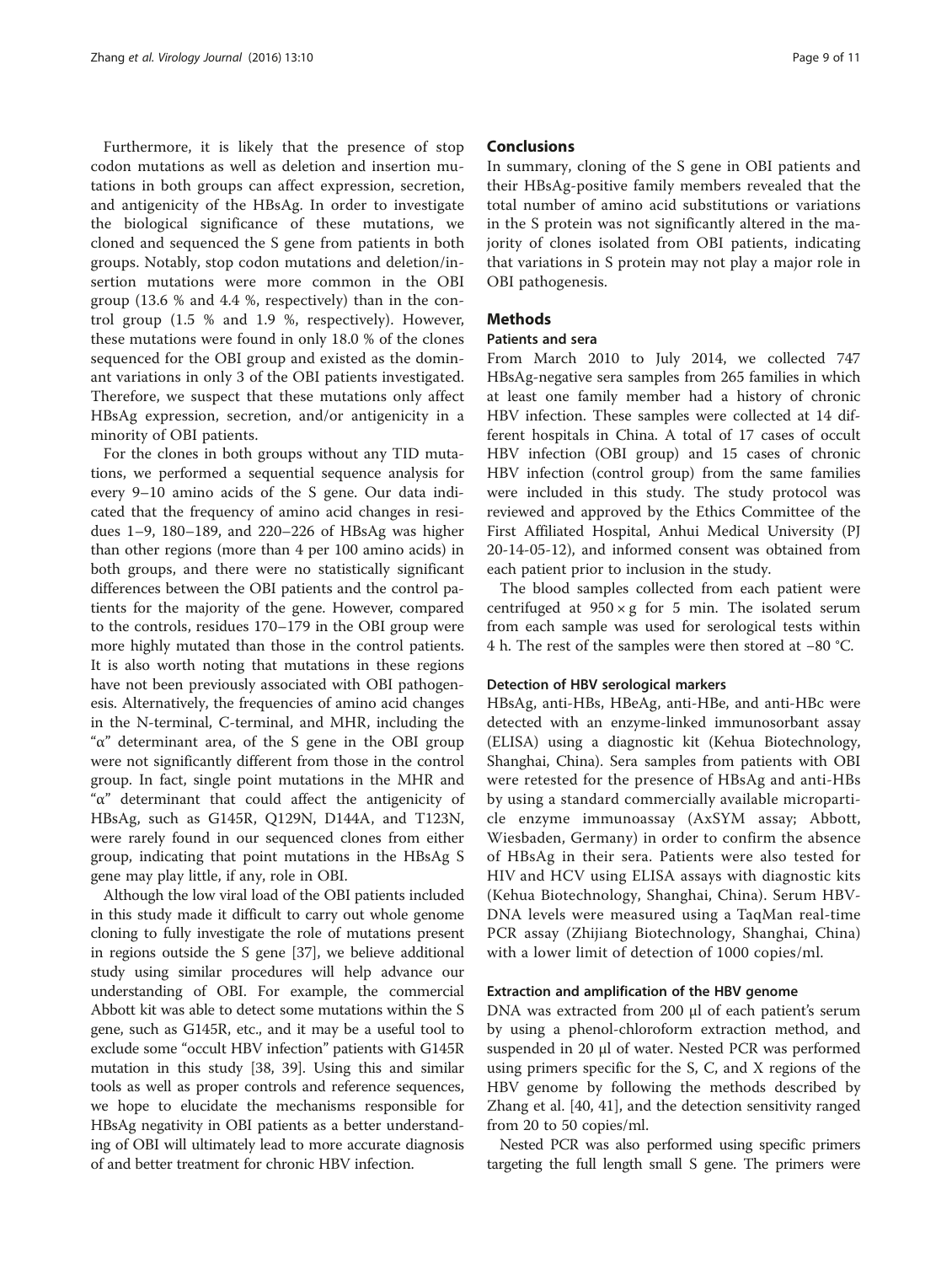<span id="page-9-0"></span>designed according to previously reported reference sequences (GenBank: GQ205440, GQ205441) for strains found in Chinese patients [\[27\]](#page-10-0). The primer sequences used in this experiment were: 5'-CTGGTGGCTCCAGTTC-3' and 5'-CTT(G/A)TAAGTTGGCGAG-3' (for the first round of PCR), 5'-ACGGAATTCG(T/C)ACCGAA(C/ T)ATGGAGA(A/G)-3' and 5'-GCACTGCAGTTAAATG-TAT(A/G)CCCAAAG-3' (for the second round). The first round of PCR was carried out in a final volume of 25 μl containing 2.5 μl of 10× PCR buffer which contained 15 mM MgCl<sub>2</sub>, 1 μl of 10 mM dNTP, 1 μl of each primer (10 mM), 2.5 units of Taq polymerase (Takara, Dalian, China), and 5 μl of DNA template. The cycling conditions were initiated with denaturation at 94 °C for 3 min, followed by 30 cycles of 94  $^{\circ}$ C for 45 s, 55  $^{\circ}$ C for 60 s, and 72 °C for 90 s. The second round of PCR was carried out using 5 μl of the PCR product obtained in the first round and 1 μl of each primer (10 mM). The cycling conditions were initiated with denaturation at 94 °C for 3 min, followed by 30 cycles of 94 °C for 45 s, 57 °C for 60 s, and 72 °C for 90 s. A final extension step was performed for 7 min at 72 °C. The amplification products (10 μl of each) were analyzed by electrophoresis on a 3.5 % agarose gel stained with ethidium bromide and observed under ultraviolet light with an Image analysis system (Tanon, Shanghai, China). The detection sensitivity was determined to be 50 copies/ ml by using control plasmid pHBV1.3, which contains the full-length HBV genome. The size of the PCR product was calculated using the Tanon software (Tanon, Shanghai, China) to analyze the migration of PCR product and the DL2000 DNA marker (Takara, Dalian, China) on the agarose gel. In doing so, it appears that the product was approximately 700 bps.

## Cloning and sequencing of the S gene

Following PCR amplification and electrophoresis, the small S gene PCR products were recovered from the agarose gel, purified with the QIAquick Gel Extraction Kit (QIAGEN, Dusseldorf, Germany), and cloned using a pMD18-T cloning kit (Takara, Dalian, China). The recombinant plasmids were then isolated with a DNA extraction kit (Takara, Dalian, China), and clonal sequencing (Sangon, Shanghai, China) was performed using an automated DNA sequencer (ABI3730). Alignment and multiple comparisons of the resulting HBV sequences to two GenBank reference sequences (genotype B: GQ205440 and genotype C: GQ205441) were performed using Primer5.0 software ([http://www.pre](http://www.premierbiosoft.com/primerdesign/index.html)[mierbiosoft.com/primerdesign/index.html](http://www.premierbiosoft.com/primerdesign/index.html)) [[27](#page-10-0)]. Genotyping of HBV was then performed by phylogenetically analyzing the S gene using sequences from the database [[42\]](#page-10-0).

## Statistical analysis

Statistical analyses were performed using the SPSS statistics package version 17.0 (SPSS Inc., Chicago, USA). The rate comparison was made using the chi-square criterion. Student's t-test and nonparametric test were used to compare difference between groups, where appropriate. Differences corresponding to a  $P < 0.05$  were considered statistically significant in all comparisons.

#### Abbreviations

aa: Amino acid; ALT: Alanine aminotransferase; anti-HBc: Antibodies anti HBV Core protein; anti-HBe: Antibodies anti HBV e protein; anti-HBs: Antibodies anti HBV surface protein; ASC: asymptomatic HBV carrier; CHB: chronic hepatitis B; HBeAg: hepatitis B e antigen; HBsAg: hepatitis B surface antigen; HBV: hepatitis B virus; HCC: hepatocellular carcinoma; HCV: hepatitis C virus; LC: liver cirrhosis; MHR: major hydrophilic region; OBI: occult HBV Infection; ORF: open reading frame; PCR: polymerase chain reaction; SPSS: statistical product and service solutions; TID: termination insertion, or deletion; U: Unit; ULN: upper limit of normal.

#### Competing interest

The authors declare that they have no competing interests.

#### Authors' contributions

ZZ carried out the molecular genetic studies, participated in the sequence alignment, participated in the design of the study and drafted the manuscript. LZ and YD carried out the collection and screening of samples. YZ performed the statistical analysis. JL and XL conceived of the study, and participated in its design and coordination and helped to draft the manuscript. All authors read and approved the final manuscript.

#### Acknowledgements

This work was supported by a Specialized Research Fund for the Doctoral Program of Higher Education of China (20093420120005), the National Natural Science Foundation of China (30771907), and the National Key Basic Research Program of China (2009CB526411)

#### Received: 22 May 2015 Accepted: 7 January 2016 Published online: 19 January 2016

#### References

- 1. Martin CM, Welge JA, Rouster SD, Shata MT, Sherman KE, Blackard JT. Mutations associated with occult hepatitis B virus infection result in decreased surface antigen expression in vitro. J Viral Hepat. 2012;19:716–23.
- 2. Gerlich WH. Medical virology of hepatitis B: how it began and where we are now. Virol J. 2013;10:239.
- 3. Assar S, Arababadi MK, Ahmadabadi BN, Salehi M, Kennedy D. Occult hepatitis B virus (HBV) infection: a global challenge for medicine. Clin Lab. 2012;58:1225–30.
- 4. Chen WN, Oon CJ. Hepatitis B virus surface antigen (HBsAg) mutants in Singapore adults and vaccinated children with high anti-hepatitis B virus antibody levels but negative for HBsAg. J Clin Microbiol. 2000;38:2793–4.
- 5. Huang X, Hollinger FB. Occult hepatitis B virus infection and hepatocellular carcinoma: a systematic review. J Viral Hepat. 2014;21:153–62.
- 6. Shahmoradi S, Yahyapour Y, Mahmoodi M, Alavian SM, Fazeli Z, Jazayeri SM. High prevalence of occult hepatitis B virus infection in children born to HBsAg-positive mothers despite prophylaxis with hepatitis B vaccination and HBIG. J Hepatol. 2012;57:515–21.
- 7. Mu SC, Lin YM, Jow GM, Chen BF. Occult hepatitis B virus infection in hepatitis B vaccinated children in Taiwan. J Hepatol. 2009;50:264–72.
- Raimondo G, Allain JP, Brunetto MR, Buendia MA, Chen DS, Colombo M, et al. Statements from the Taormina expert meeting on occult hepatitis B virus infection. J Hepatol. 2008;49:652–7.
- 9. Gerlich WH, Bremer C, Saniewski M, Schuttler CG, Wend UC, Willems WR, et al. Occult hepatitis B virus infection: detection and significance. Dig Dis. 2010;28:116–25.
- 10. Pollicino T, Squadrito G, Cerenzia G, Cacciola I, Raffa G, Craxi A, et al. Hepatitis B virus maintains its pro-oncogenic properties in the case of occult HBV infection. Gastroenterology. 2004;126:102–10.